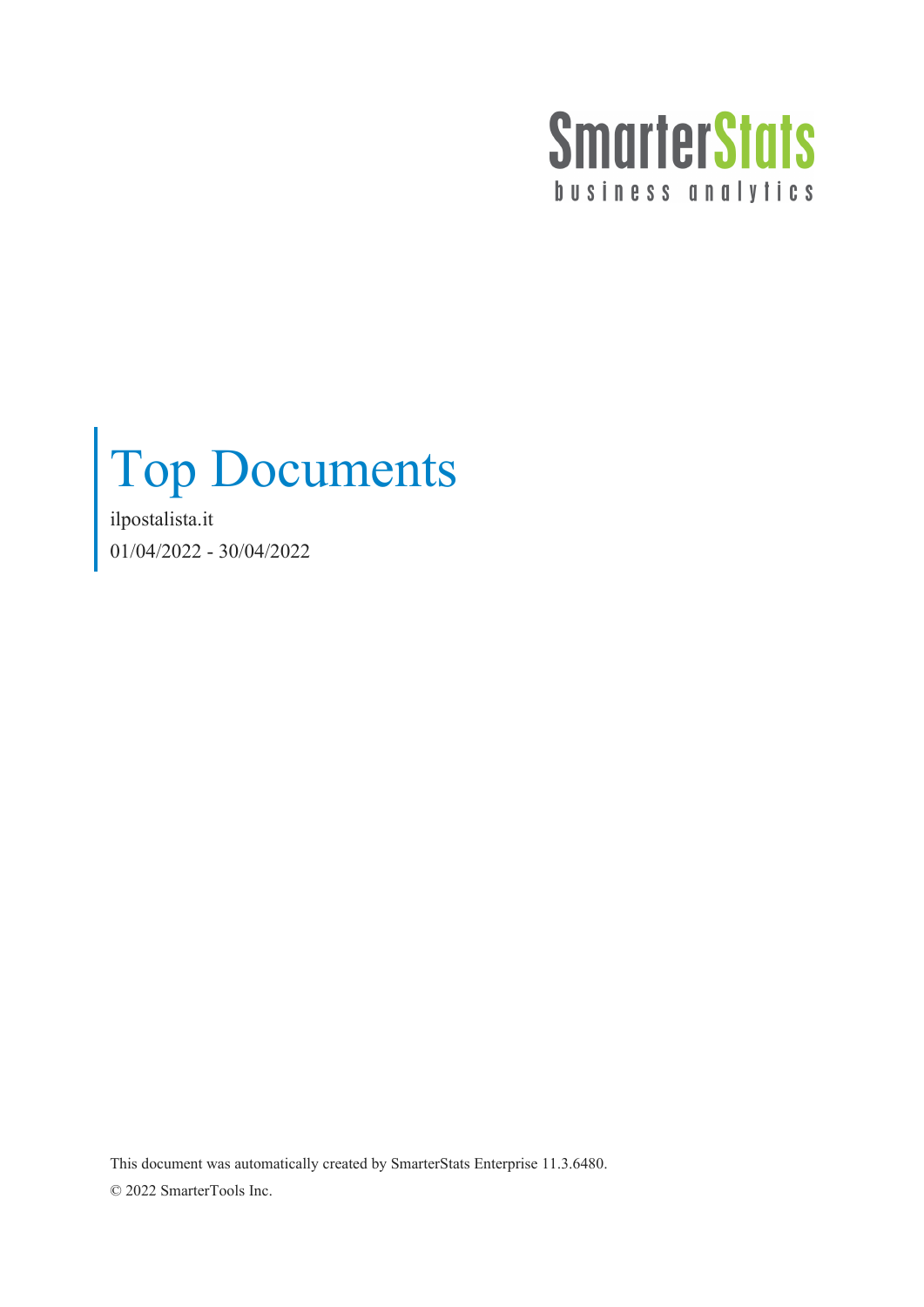

|                | <b>Document</b>                          | <b>Hits</b> | <b>Visits</b> | <b>Bandwidth</b> |
|----------------|------------------------------------------|-------------|---------------|------------------|
| $\mathbf{1}$   | /arezzo/pdf/0056.pdf                     | 416         | 391           | 33,5 MB          |
| $\sqrt{2}$     | /robots.txt                              | 388         | 210           | $0,3$ MB         |
| 3              | /teo/pdf/donna.pdf                       | 213         | 201           | 138,5 MB         |
| $\overline{4}$ | /emissioni2021it/pdf/programma14.pdf     | 95          | 92            | 21,1 MB          |
| 5              | /coll-2/congiu01/00.pdf                  | 99          | 89            | 246,6 MB         |
| 6              | /emissioni2022it/pdf-comunicati/010.pdf  | 93          | 88            | 19,2 MB          |
| 7              | /pdf/2015cipriani.pdf                    | 94          | 82            | 677,2 MB         |
| 8              | /pdf/landmans cenni.pdf                  | 149         | 79            | 10,2 MB          |
| 9              | /pdf/2021053.pdf                         | 78          | 74            | 399,1 MB         |
| 10             | /emissioni2022it/pdf-francobolli/013.pdf | 73          | 66            | 32,8 MB          |
| 11             | /emissioni2022it/pdf-francobolli/014.pdf | 70          | 63            | 41,0 MB          |
| 12             | /emissioni2022it/pdf-francobolli/015.pdf | 62          | 55            | 30,1 MB          |
| 13             | /emissioni2022it/pdf-comunicati/009.pdf  | 51          | 48            | 8,2 MB           |
| 14             | /teo/pdf/012.pdf                         | 44          | 43            | 78,2 MB          |
| 15             | /emissioni2022vt/pdffrancobolli/009.pdf  | 44          | 41            | 19,5 MB          |
| 16             | /emissioni2022it/pdf-comunicati/011.pdf  | 45          | 41            | 9,5 MB           |
| 17             | /emissioni2021sm/pdf/com013.pdf          | 36          | 36            | $2,9$ MB         |
| 18             | /pdf/landmans lv.pdf                     | 43          | 35            | 4,5 MB           |
| 19             | /toscana/imm/911/02.pdf                  | 39          | 35            | 6,0 MB           |
| 20             | /coordinamento/collezionista2202.pdf     | 34          | 33            | 25,6 MB          |
| 21             | /emissioni2022vt/pdfcomunicati/001.pdf   | 31          | 29            | $2,9$ MB         |
| 22             | /toscana/imm/911/01.pdf                  | 29          | 29            | $7,7$ MB         |
| 23             | /pdf/landmans_regno1.pdf                 | 47          | 27            | 8,8 MB           |
| 24             | /coordinamento/arte124.pdf               | 28          | 26            | 297,2 MB         |
| 25             | /toscana/imm/911/03.pdf                  | 26          | 25            | 8,5 MB           |
| 26             | /scuola/98.pdf                           | 27          | 25            | 124,2 MB         |
| 27             | /varieta/pdf/027.pdf                     | 25          | 24            | 39,0 MB          |
| 28             | /pdf/202217.pdf                          | 24          | 24            | 7,0 MB           |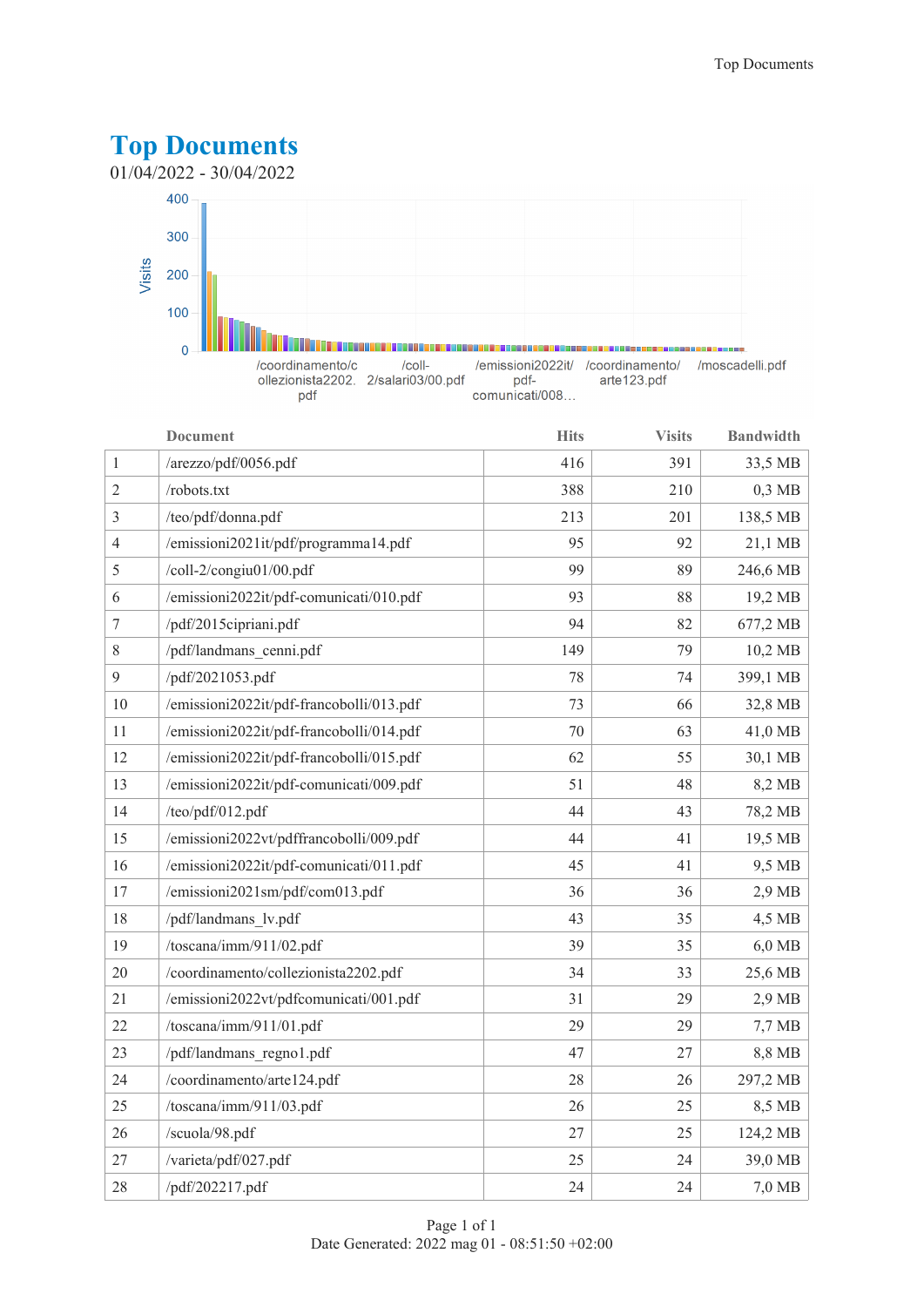| 29 | /ads.txt                                    | 244 | 22 | $0,2$ MB |
|----|---------------------------------------------|-----|----|----------|
| 30 | /sirotti/occup0103.pdf                      | 24  | 22 | 9,2 MB   |
| 31 | /pdf/2015marconi.pdf                        | 24  | 22 | 207,6 MB |
| 32 | /emissioni2022smom/pdfcomunicati/com003.pdf | 22  | 22 | 5,5 MB   |
| 33 | /coordinamento/ana11.pdf                    | 22  | 22 | $2,0$ MB |
| 34 | /am/immag/432/catalogo.pdf                  | 26  | 22 | 76,8 MB  |
| 35 | /coordinamento/assp216.pdf                  | 22  | 22 | 11,5 MB  |
| 36 | /emissioni2022it/pdf-francobolli/010.pdf    | 23  | 21 | 6,5 MB   |
| 37 | /bollettinoitalia+2009+n._2.pdf             | 38  | 21 | 13,8 MB  |
| 38 | /emissioni2022sm/pdffrancobolli/05.pdf      | 23  | 20 | 1,6 MB   |
| 39 | /coordinamento/aida173.pdf                  | 20  | 20 | 5,7 MB   |
| 40 | /coll-2/salari03/00.pdf                     | 23  | 20 | 354,5 MB |
| 41 | /coordinamento/afis110.pdf                  | 20  | 20 | $1,1$ MB |
| 42 | /pdf/landmansigm8.pdf                       | 36  | 19 | $0,6$ MB |
| 43 | /pdf/landmans_odontometro.pdf               | 19  | 19 | $0,8$ MB |
| 44 | /spt/pdf/299.pdf                            | 20  | 19 | 201,5 MB |
| 45 | /emissioni2021vt/pdf/comunicato03.pdf       | 20  | 19 | 18,5 MB  |
| 46 | /coordinamento/aicam102.pdf                 | 21  | 19 | 13,4 MB  |
| 47 | /emissioni2022sm/comunicati/002.pdf         | 18  | 18 | $0,7$ MB |
| 48 | /emissioni2022it/pdf-francobolli/011.pdf    | 18  | 18 | 4,2 MB   |
| 49 | /am/repubblica/bergamo.pdf                  | 19  | 18 | 98,6 MB  |
| 50 | /emissioni2022it/pdf-francobolli/012.pdf    | 17  | 17 | 6,7 MB   |
| 51 | /rsi/pdf/rsi_999h.pdf                       | 24  | 17 | 106,2 MB |
| 52 | /toscana/imm/893/00.pdf                     | 19  | 17 | 212,4 MB |
| 53 | /coordinamento/cifo326.pdf                  | 18  | 17 | 3,8 MB   |
| 54 | /coordinamento/asp29.pdf                    | 17  | 17 | 4,0 MB   |
| 55 | /emissioni2022sm/pdffrancobolli/03.pdf      | 16  | 16 | 2,7 MB   |
| 56 | /pdf/2015clemente002.pdf                    | 16  | 16 | 35,1 MB  |
| 57 | /pdf/landmansiigm1.pdf                      | 28  | 16 | $0,4$ MB |
| 58 | /emissioni2022it/pdf-comunicati/006.pdf     | 16  | 15 | $1,2$ MB |
| 59 | /emissioni2022smom/pdfcomunicati/com001.pdf | 15  | 15 | 3,9 MB   |
| 60 | /emissioni2022it/pdf-comunicati/008.pdf     | 15  | 15 | $2,1$ MB |
| 61 | /sirotti/occup0401.pdf                      | 18  | 15 | 15,0 MB  |
| 62 | /emissioni2022smom/pdffrancobolli/04.pdf    | 16  | 15 | 23,4 MB  |
| 63 | /emissioni2020vt/pdf/comunicato02.pdf       | 16  | 15 | $4,1$ MB |
| 64 | /emissioni2021vt/pdf/comunicato02.pdf       | 17  | 15 | 4,5 MB   |
| 65 | /arezzo/pdf/0129.pdf                        | 20  | 15 | 185,1 MB |
| 66 | /statistiche/immagini/202203/02.pdf         | 15  | 15 | 2,0 MB   |
| 67 | /coordinamento/podio209.pdf                 | 17  | 15 | 7,2 MB   |
| 68 | /emissioni2021it/pdf/comunicato027.pdf      | 14  | 14 | 9,3 MB   |
| 69 | /arezzo/pdf/0133.pdf                        | 24  | 14 | 361,8 MB |